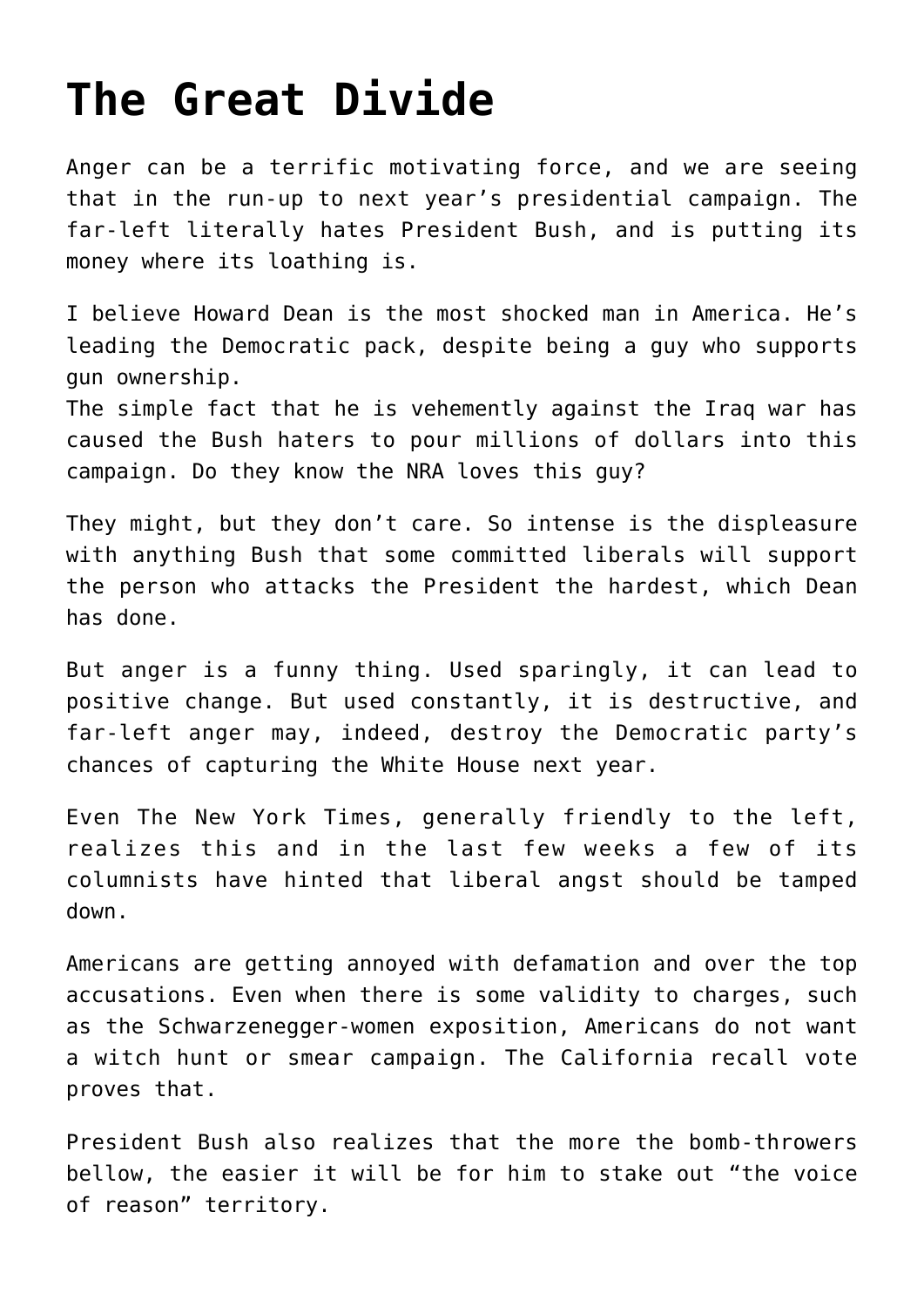Thus, Mr. Bush is adopting the Muhammed Ali technique of ropea-dope. He is laying back, letting the frenzied opposition flail away, knowing it will eventually exhaust itself and collapse in a heap. Most Americans are not ideologues and will soon find the fanatics tiresome.

The far-left is also allowing the Bush administration to dismiss legitimate criticism over the tottering Iraq situation. By accusing Mr. Bush of intentionally lying about WMD's, and Vice President Cheney of promoting war to help his business buddies, the accusers marginalize themselves.

Unless there is direct proof of intentional deceit and wrongdoing, the charges become vicious propaganda and many Americans tune out.

There are certainly legitimate questions about how the Bush administration could apparently be so wrong about WMD's and the violent aftermath of the formal war. But the President can avoid addressing those questions if they are lost among irrational harangues by his opponents, many of whom are still seething over the last election.

The far-left also has another enormous problem. Even though it is driving the Democratic agenda now, its positions on a number of social issues are extremely offensive to much of the country.

All the polls say the vast majority of Americans oppose partial-birth abortion and want parent notification when their daughters become pregnant. Americans overwhelmingly want the Pledge of Allegiance to contain the words "under God." They do not want legalized narcotics, or higher taxes on anybody.

The far-left is on the wrong side of all of those issues, and therefore anyone associated with them has no chance to win the Presidency.

If Dean is nominated, he will lose even if Iraq falls apart.